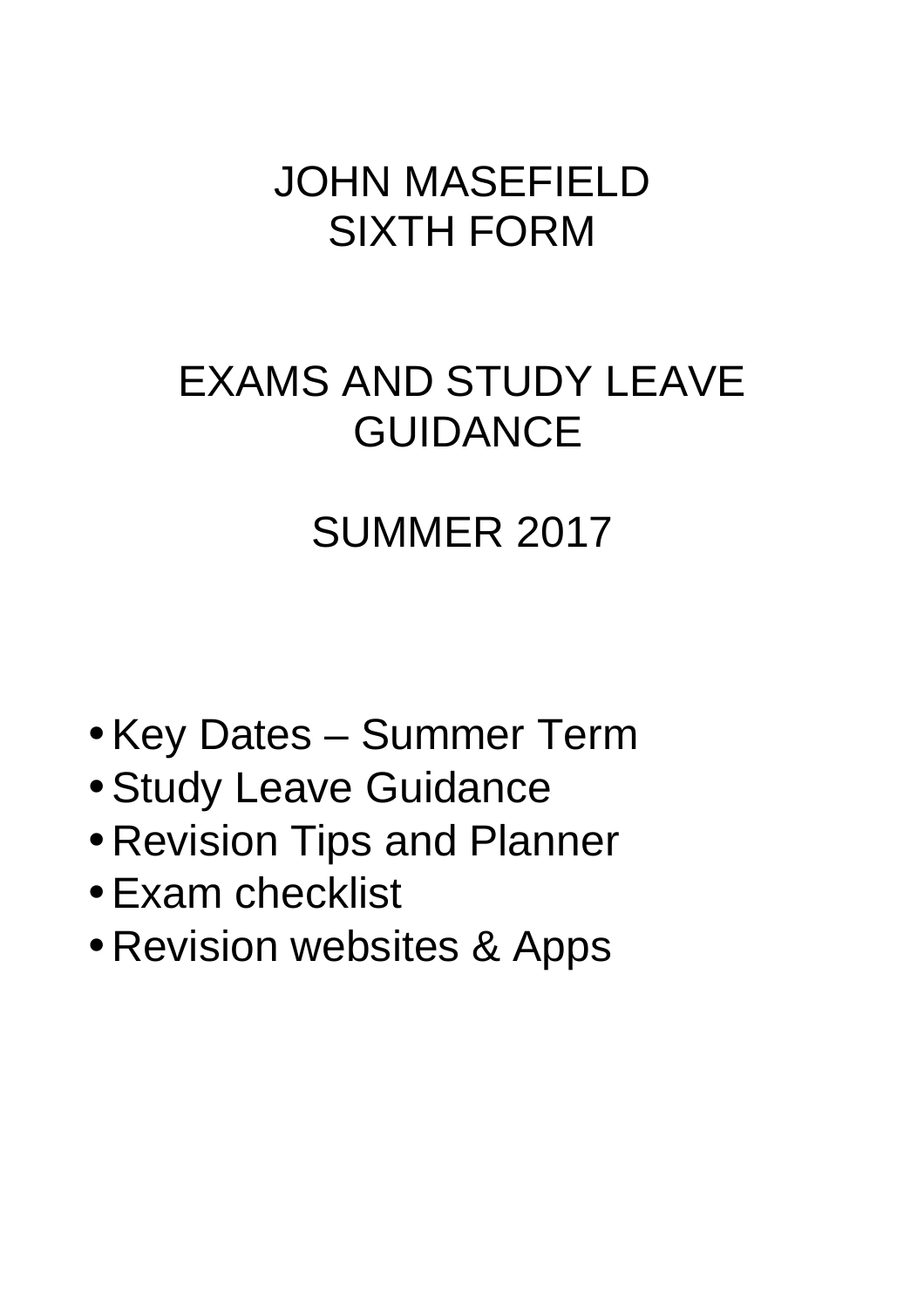### **SIXTH FORM – KEY DATES**

#### **SUMMER TERM**

## **Y12**

| Monday 24 April (staff inset)                                                                                                                                                                                                                           | Additional tests for Y12/Y13 in specified subjects as<br>requested by staff - see separate timetable                                                                                                                                                                     |
|---------------------------------------------------------------------------------------------------------------------------------------------------------------------------------------------------------------------------------------------------------|--------------------------------------------------------------------------------------------------------------------------------------------------------------------------------------------------------------------------------------------------------------------------|
|                                                                                                                                                                                                                                                         |                                                                                                                                                                                                                                                                          |
| Tuesday 25 April – Friday 12 May                                                                                                                                                                                                                        | Normal lessons                                                                                                                                                                                                                                                           |
| Monday 1 May                                                                                                                                                                                                                                            | <b>Bank Holiday</b>                                                                                                                                                                                                                                                      |
| Monday 15 May - Friday 9 June*<br>A mix of summer prediction and formal<br>external exams have been planned for all<br>subjects. *NB: Maths exams continue until<br>23 June. Students have been given exam<br>timetables and a copy has been sent home. | Study leave for AS students only - students will<br>negotiate with their mentor which lessons they are<br>expected to attend during this period; arrangements will<br>be different for students studying only BTEC subjects and<br>these lessons will continue as normal |
|                                                                                                                                                                                                                                                         |                                                                                                                                                                                                                                                                          |
| Monday 15 May                                                                                                                                                                                                                                           | Summer exams commence                                                                                                                                                                                                                                                    |
| Monday 29 May - Friday 2 June                                                                                                                                                                                                                           | <b>Half term</b>                                                                                                                                                                                                                                                         |
| Monday 5 June                                                                                                                                                                                                                                           | Study leave for AS students only - students will<br>negotiate with their mentor which lessons they are<br>expected to attend during this period; arrangements will<br>be different for students studying only BTEC subjects and<br>these lessons will continue as normal |
| Monday 12 June                                                                                                                                                                                                                                          | Post-18 presentations from outside speakers and group<br>workshops on CV/personal statements writing.<br>Music, Dance, Art prediction exams (6 students).                                                                                                                |
| Tuesday 13 June                                                                                                                                                                                                                                         | A2 teaching commences (as per normal timetable)                                                                                                                                                                                                                          |

## **Y13**

| Monday 24 April (staff inset)                                                                        | Mock exams for some subjects - see timetable                                                                                                                                                           |  |
|------------------------------------------------------------------------------------------------------|--------------------------------------------------------------------------------------------------------------------------------------------------------------------------------------------------------|--|
| From Tuesday 25 April                                                                                | Normal lessons continue                                                                                                                                                                                |  |
| Monday 1 May                                                                                         | Bank Holiday                                                                                                                                                                                           |  |
| Friday 26 May                                                                                        | Study leave commences - arrangements will be different<br>for students studying BTEC/ICT subjects and these<br>lessons will continue as normal; revision sessions will<br>generally run up to the exam |  |
| *On Friday 26 May Y13 students will only attend P1 lesson. Students will then have a Leavers' Brunch |                                                                                                                                                                                                        |  |
| and officially commence their study leave from mid-day.                                              |                                                                                                                                                                                                        |  |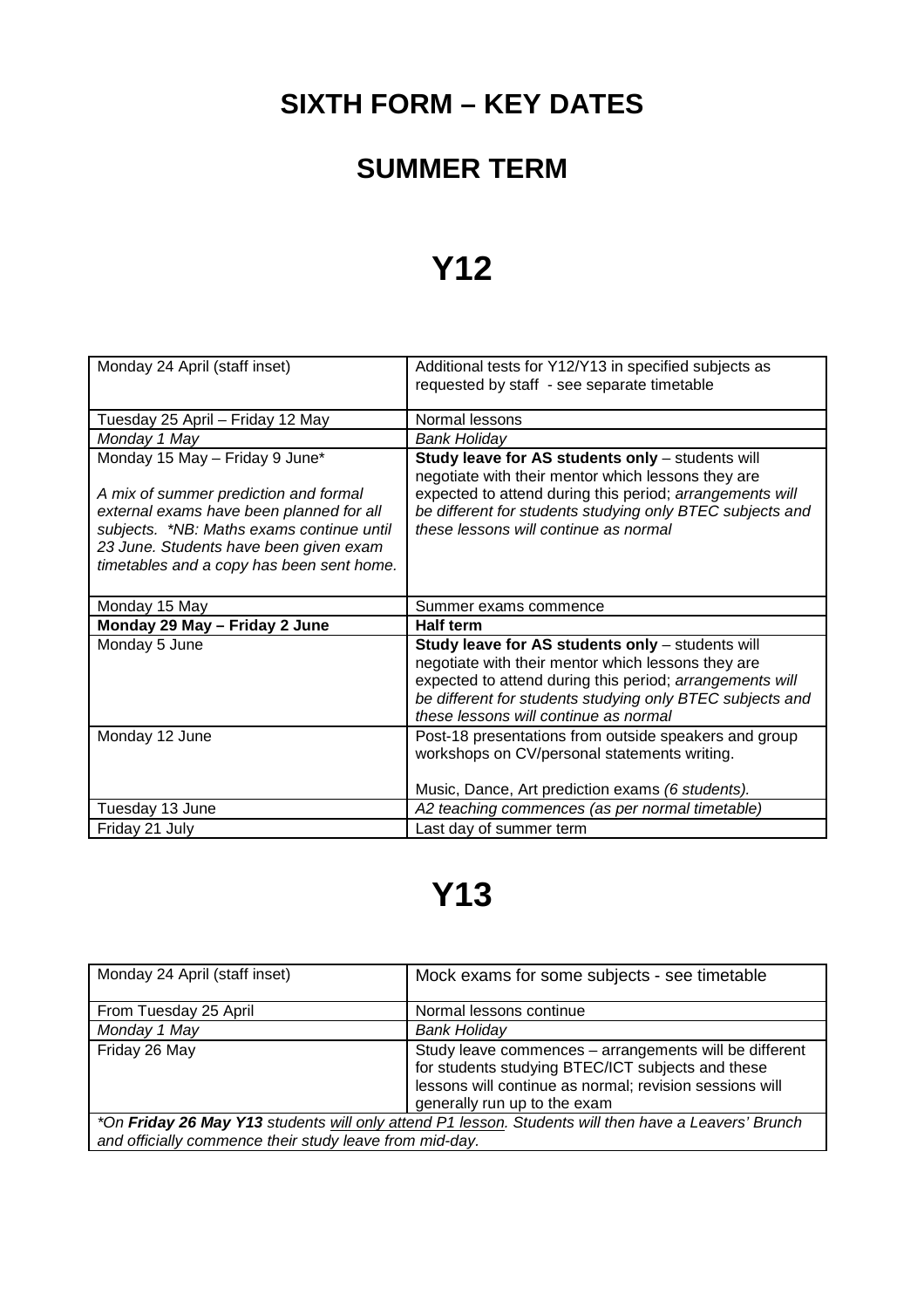## **STUDY LEAVE**

- As each student's circumstance is different, students are **NOT** granted blanket study leave.
	- o A student sitting only A-levels will have full study leave.
	- o Students studying only BTEC/ICT **will not have study leave** and are expected to attend lessons as normal.
	- o Students studying a **combination** of A-levels and BTEC/ICT subjects must negotiate their study leave with their mentors/teachers.
- All BTEC/ICT lessons run as per normal timetable.
- Revision sessions will be advertised and/or communicated by your teacher and will generally run in normal lesson times up to the exams. A list will be circulated after Easter
- If students are worried or have a query, they should speak to their Mentor, Tutor or Head of Year

## **Y12 ONLY**

- Monday 12 June Higher Education / Careers presentations and workshops on personal statements/CV writing. **Compulsory attendance for all students (except Music, Dance and Art students who have an exam).**
- A2 teaching commences on Tuesday 13 June (as per normal Y12 timetable)
- If you are not going to continue with an AS subject, you **MUST** discuss with your mentor and complete a Course Change Form if agreed (see Mrs Arlott) and return all text books/resources
- Gained hours will be directed to Private Study and will be added to your timetable
- If you are considering taking a new subject in Y13: Y11 transition starts on 3 July – 5 July for an introduction to AS level work and to give a good start in September. See Mrs Arlott for a copy of the timetable and arrange to either obtain the work or attend sessions (permission will need to be gained from your teachers for any lessons you may miss)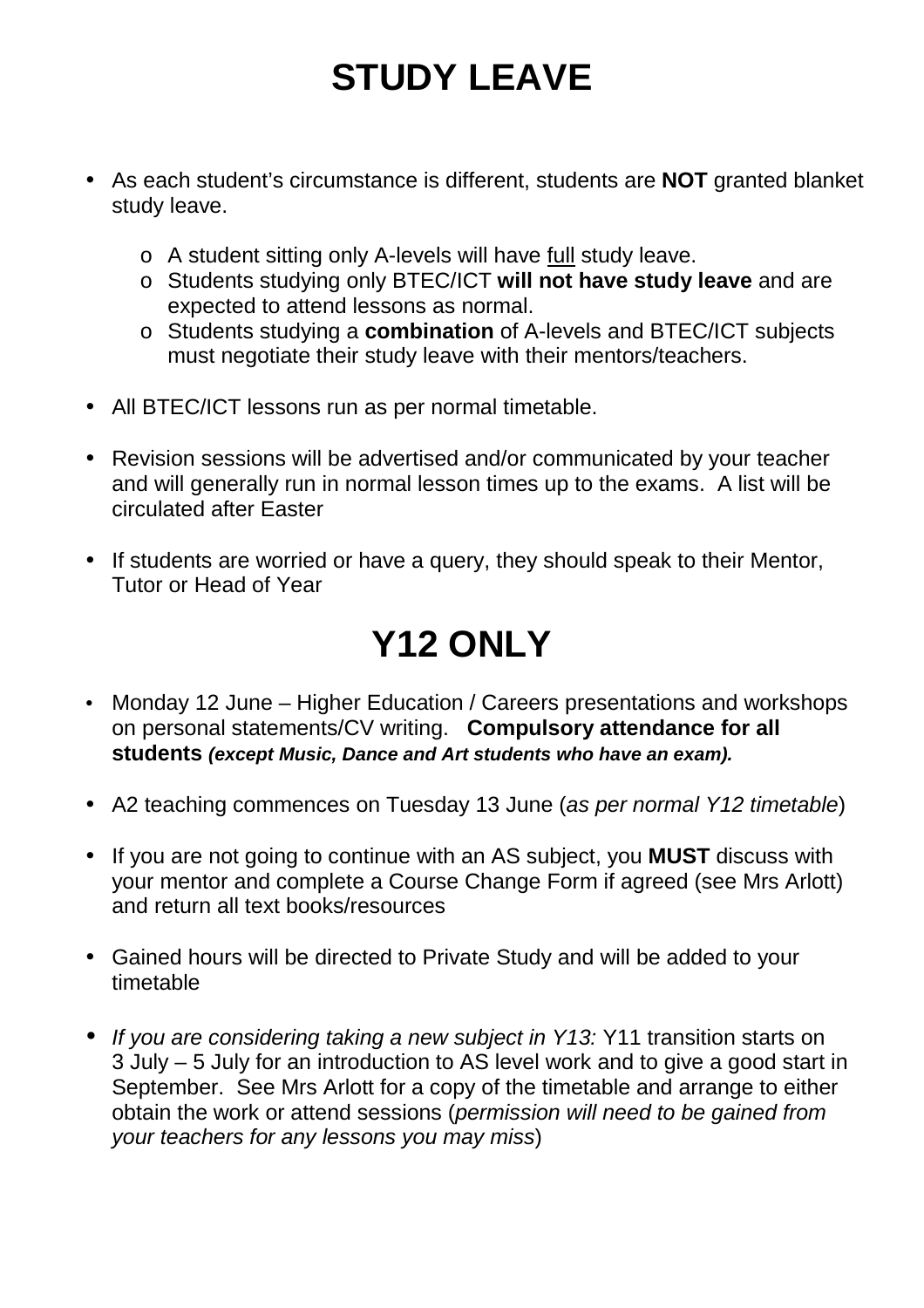# It's **NOT** JUST about EXAMS! There's BTEC/ICT work to be completed too…

You should know:

- What your target grades are
- What points are required to achieve your target grades

ALL of you will have units to complete (or upgrade for Y13) before the final deadlines below. You must discuss with your teachers:

- SMART targets for exactly what needs to be done and by when
- Y13 only which units still to be completed

If you are not sure of your target grade, "where you are at" in relation to this grade or need help in setting yourself those SMART targets – see your teachers **BEFORE** the Easter break!

#### **ASSIGNMENT COMPLETION SHOULD ALSO BE INCLUDED IN YOUR REVISION CALENDAR – DON'T JUST IGNORE THEM.**

Don't think you can leave all your assignment work until after the exams – you will simply run out of time to complete work up to the required standard. Merit and Distinction work is harder and therefore usually takes longer.

#### **BTEC AND ICT LESSONS WILL RUN AS NORMAL DURING THE EXAM PERIOD AND YOU WILL BE EXPECTED TO ATTEND** – unless you have

negotiated and staff have agreed your absence.

#### Deadlines for Year 13

- BTEC final submission for all work to staff is **Friday 9 June** 2017.
- ICT final submission for work is **Friday 19 May** 2017 to allow marking, any corrections and certificate claims before the exam board deadline in June.
- **Don't** book holidays without checking with subject teachers first as you will need to be officially signed off.

Deadlines for Year 12 – all two or three unit (equivalent to AS course) work must be completed to **the standard of your target grade** and handed in by **Friday 9 June** 2017. Work done from 12 June will be starting on Y13 units working towards a full four or six unit qualification (equivalent to 1 A level).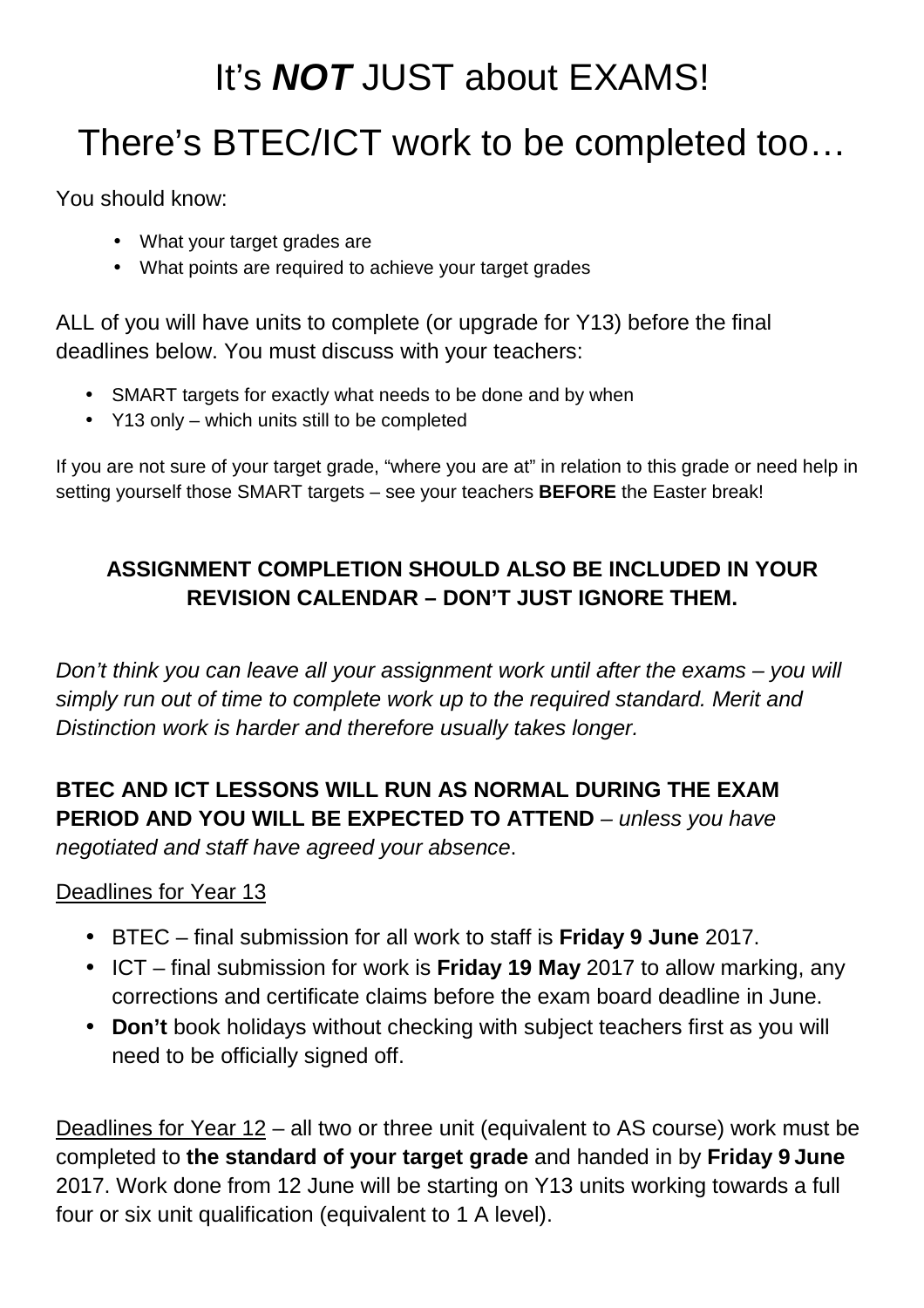# REVISION TIPS

| PLAN               | • Revision must be structured!<br>Make revision timetables<br>monthly, weekly (or both)! See<br>templates attached 1. Plot<br>exams; 2. Add paid work and/or<br>hobby time 3. Add subjects. 4.<br><b>Add topics</b><br>List topics to revise<br>Identify gaps in understanding |
|--------------------|--------------------------------------------------------------------------------------------------------------------------------------------------------------------------------------------------------------------------------------------------------------------------------|
| UNDERSTAND         | Speak to your teachers if you<br>are unsure of a topic.                                                                                                                                                                                                                        |
| <b>CONSOLIDATE</b> | • Summarise facts using mind<br>maps, flash cards, notes with<br>bullet points, etc.                                                                                                                                                                                           |
| <b>MEMORISE</b>    | Know your facts / key words                                                                                                                                                                                                                                                    |
| <b>TEST</b>        | Majority of your revision should<br>be spent answering past paper<br>level questions, ideally under<br>timed conditions                                                                                                                                                        |
| <b>REVIEW</b>      | What don't you know?<br>What do you need to revisit?                                                                                                                                                                                                                           |

Remember:

- Start early!
- Revise in **blocks** of time i.e suggest 40 minutes with a break of 10 minutes. Make sure you do plenty, you can never do too much!
- Work in a well lit area, with plenty of space, no distractions or noise
- Be healthy! Get plenty of sleep, rest and eat well
- Get the balance right! To help you relax, make sure you still do your hobbies / sport etc and leave one day a week when you do not revise
- Speak to your mentor if you are worried or need any support
- Good luck!